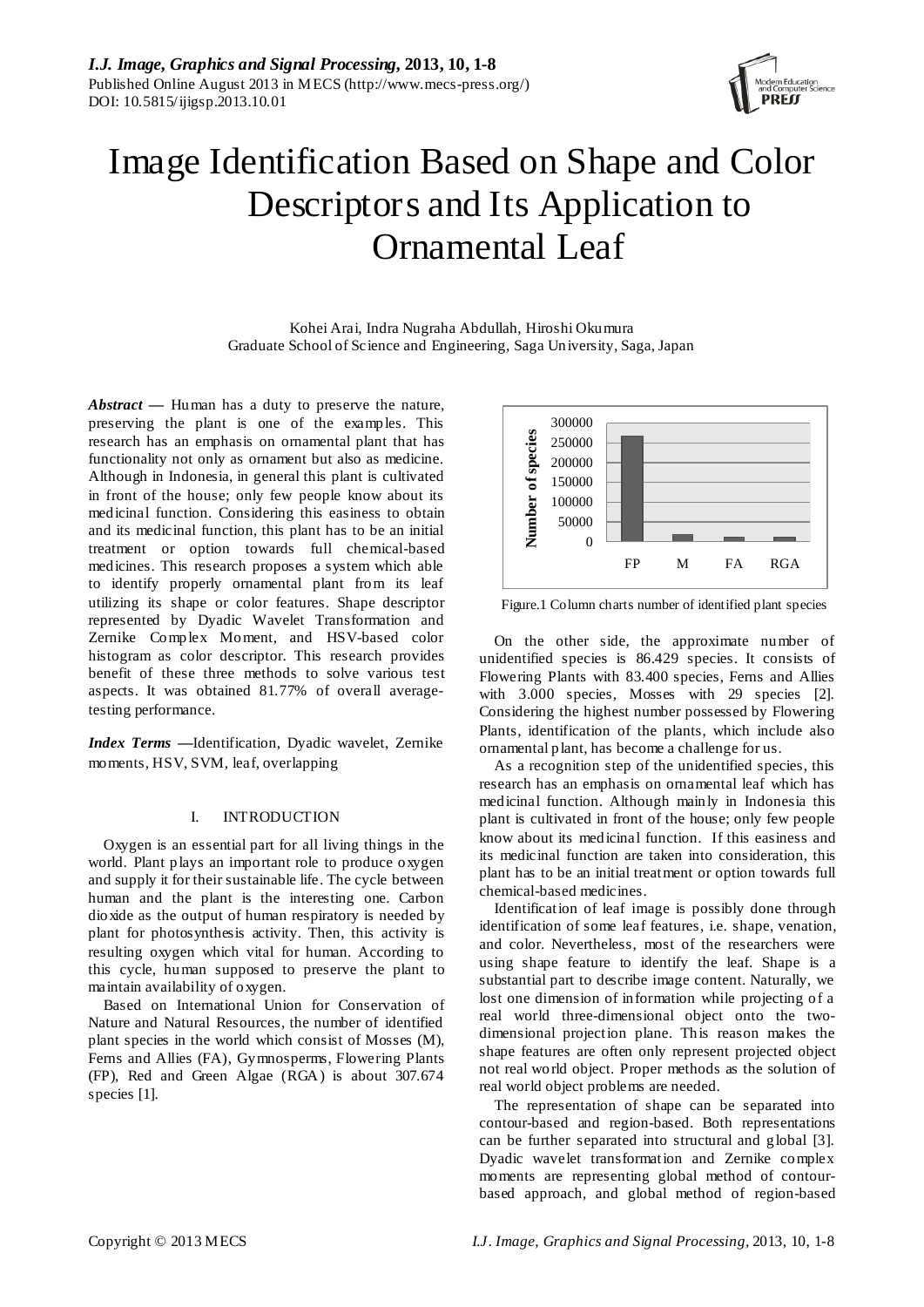approach, respectively. We are expecting nice representation of shape using a combination from contour-based and region-based.

Formerly, many researchers had conducted image processing using Dyadic wavelet transformation. As in [4] and [5], they were applying this method for image denoising purpose. The results for both researchers were satisfying. In [7], they were adopting Zernike complex moments to classify benign and malignant masses on Mammogram images. The moments were divided into two groups. First group was low-order of the moments, and second was high-order of the moments. It was concluded that low-order magnitude of Zernike complex moment was preferred in comparison to high-order.

In leaf identification area, Park, Hwang, and Nam [11] had developed image retrieval system for leaf images collection. Utilization of leaf venation became their primary point to identify the leaf. Then, followed by the work that proposed by Wang et.al. [13], they classified leaf image with complicated background. Segmentation process of the leaf utilizing automatic marker for Watershed method, and Classification process was done by combining 7 Hu moments and 16 Zernike moments. This work inspires us to be further developed in segmentation and moment area. The color feature is also important to identify the leaf. In real life, frequently, the identification process is affected by aspect, i.e. lighting changed from the sun. We hope utilization of HSV can guarantee us to identify the leaf properly.

In this paper, we describe the ornamental leaf in the section 2, followed by the proposed method for image identification based on shape and color descriptors, flowchart of this research in the section 4, information of classification in the section 5, and the experiment and results as the final section.

#### II. ORNAMENTAL LEAF AS MEDICINAL LEAF

Ornamental leaf in this research is not general ornamental leaf. Besides the function of ornamental leaf as an ornament in an open space, also can be used as herbal medicine, which cure basic disease.

Image data set of ornamental leaf in this research was obtained from direct acquisition using a digital camera. This data set is taken based on tropical ornamental plant that usually cultivated in front of the house in Indonesia. This data set contains 8 classes with 15 images for each class. The classes are Bay (*syzygium polyanthum*), Cananga (*canagium odoratum, lamk*), Mangkokan (*nothopanax scutellarium merr.*), Jas mine (*jasminum sambac [soland]*), Cocor bebek (*kalanchoe pinnuta*), Vinca (*catharanthus roseus*), Kestuba (*euphorbia pulcherrima, willd*), Gardenia (*gardenia augusta, merr*). In order to avoid expensiveness of computation, size of the image is 256 x 256 pixels. The sample images of each class are presented as follows:



Figure.2 Sample Image of each class inside data set

The table.1 shows specific medicinal function of corresponding ornamental leaf. Most of them, ways to apply are the leaf is boiled together with water, and then apply as drinks, the other example is for skin cure, the leaf s mears directly to the skin [14].

TABLE.1 MEDICINAL FUNCTION OF ORNAMENTAL LEAF

| Name        | Medicinal function               |
|-------------|----------------------------------|
| Bay         | Diarrhea, scabies and itching    |
| Canan ga    | Asthma                           |
| M angkokan  | Mastitis, skin injury, hair loss |
| Jasmine     | Fever, head ache, sore eyes      |
| Cocor Bebek | Ulcer, diarrhea, gastritis       |
| Vinc a      | Diabetes, fever, burn            |
| Kestuba     | Bruise, irregular menstrual      |
| Gardenia    | Sprue, fever, constipation       |

# III. IDENTIFICATION BASED ON SHAPE AND COLOR DESCRIPTORS

## *A Dyadic wavelet transform*

The downsampling wavelet, which samples the scale and translation parameters, is often failing when deal with some assignments such as edge detection, features extraction, and image denoising [5]. Different with the downsampling wavelet, the dyadic wavelet samples only the scale parameter of a continuous wavelet transform, and does not samples the translation factor. In one side, it creates highly redundant signal representation, but the other side, since it has the shift-invariance ability, this method is a convincing candidate as a shape descriptor method.

Let  $L^2(R)$  be the space of square integrable functions on real line  $R$ , and define the Fourier transform of the function  $\psi \in L^2(R)$  by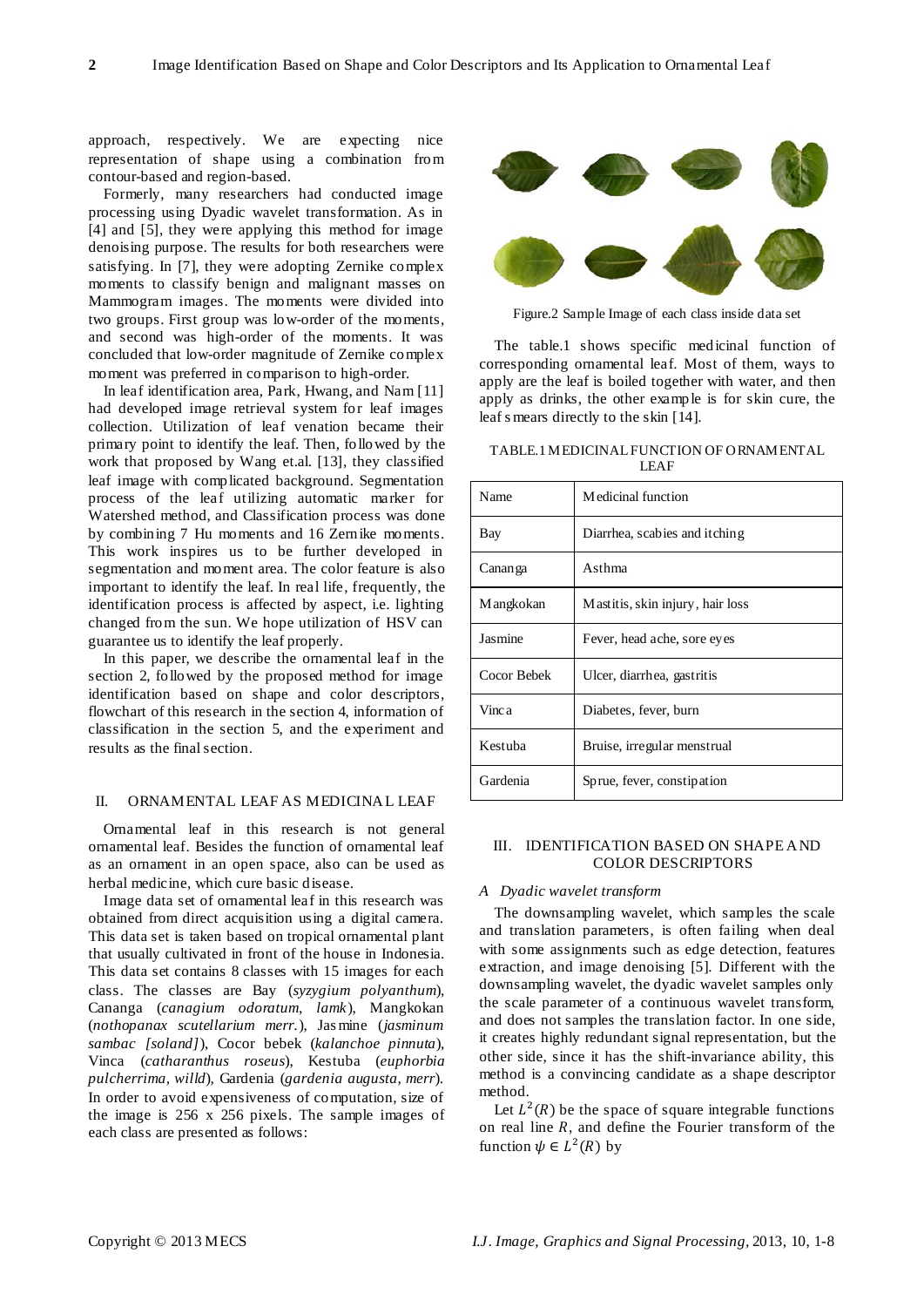$$
\widehat{\psi}(\omega) = \int_{-\infty}^{\infty} \psi(t) e^{-i\omega t} dt \tag{1}
$$

If there is exist  $A > 0$  and B such that

$$
A \le \sum_{-\infty}^{\infty} \left| \psi(2^j \omega) \right|^2 \le B,\tag{2}
$$

then  $\psi(t)$  is called dyadic wavelet function. Dyadic wavelet transform of  $f(t)$  is defined using this  $\psi(t)$  by

$$
Wf(u, 2^{j}) = \int_{-\infty}^{\infty} f(t) \frac{1}{\sqrt{2^{j}}} \psi(\frac{t - u}{2^{j}}), \tag{3}
$$

from (2),  $\hat{\psi}(0) = 0$  must be satisfied, i.e.,  $\int_{-\infty}^{\infty} \psi(t) dt =$  $\frac{1}{2}$  or  $\frac{1}{2}$  or  $\frac{1}{2}$  or  $\frac{1}{2}$  or  $\frac{1}{2}$  or  $\frac{1}{2}$  or  $\frac{1}{2}$  or  $\frac{1}{2}$  or  $\frac{1}{2}$  or  $\frac{1}{2}$  or  $\frac{1}{2}$  or  $\frac{1}{2}$  or  $\frac{1}{2}$  or  $\frac{1}{2}$  or  $\frac{1}{2}$  or  $\frac{1}{2}$  or  $\frac{1}{2}$  or need a scaling function  $\phi(t)$  satisfying a two-scale relation

$$
\phi(t) = \sum_{k} h[k] \sqrt{2} \phi(2t - k).
$$
\n(4)

The scaling function  $\phi(t)$  is usually normalized as  $\int_{-\infty}^{\infty} \phi(t) dt = 1.$ 

By (4), the Fourier transform of the scaling function resulting

$$
\hat{\phi}(\omega) = \frac{1}{\sqrt{2}} \hat{h}\left(\frac{\omega}{2}\right) \hat{\phi}\left(\frac{\omega}{2}\right),\tag{5}
$$

where  $\hat{h}$  denotes a discrete Fourier transform

$$
\hat{h}(\omega) = \sum_{k} h[k] e^{-i\omega t} \tag{6}
$$

since  $\hat{\phi}(0) = 1$ , we can apply (5) and (6) to obtain  $\hat{h}(0) = \sqrt{2}$ . Using the scaling function and the wavelet filter  $g[k]$ , we define a dyadic function by  $\psi(t) =$  $\sum_k g[k]\sqrt{2\phi(2t-k)}$ .

The Fourier transform of  $\psi(t)$ .

$$
\hat{\psi}(\omega) = \frac{1}{\sqrt{2}} \hat{g}\left(\frac{\omega}{2}\right) \hat{\phi}\left(\frac{\omega}{2}\right),\tag{7}
$$

will be needed later.

Let us denote the discrete Fourier transform of the filters  $h[k], h[k], \tilde{h}[k]$ , and  $\tilde{g}[k]$ , by  $h(\omega), h(\omega), \tilde{h}(\omega)$ and  $\tilde{g}(\omega)$  respectively. We suppose that these Fourier transforms satisfy the below condition

$$
\hat{h}(\omega)\,\hat{h}^*(\omega) + \hat{g}(\omega)\,\hat{g}(\omega) = 2, \quad \omega \in [-\pi,\pi], \qquad (8)
$$

where \* denotes complex conjugation. This condition called a reconstruction condition.

Under condition (8), we have

$$
a_{j+1}[n] = \sum_{k} h[k]a_{j}[n+2^{j}k]; j = 0,1,...,
$$
 (9)

$$
d_{j+1}[n] = \sum_{k} g[k]a_j[n+2^j k]; j = 0, 1, ..., \qquad (10)
$$

here  $a_0[n]$  is given by  $a_0[n] = \int_{-\infty}^{\infty} f(t) \phi(t - n) dt$ . The (9) and (10) are dyadic decomposition formula for one-dimensional signals.

Shape descriptor from this method is represented by variance, standard deviation and centroid. The details are start from approximation, horizontal, vertical, and diagonal details will have these representation numbers. The following image shows the details:



Figure.3 Representation of dyadic wavelet transformed image

### *B Zernike complex moments*

The following steps are steps to calculate Zernike moments:

- 1. Computation of radial polynomials<br>2. Computation of Zernike basis func
- 2. Computation of Zernike basis functions
- 3. Computation of Zernike moments through projecting the image onto its basis functions

First step is computation of radial polynomial and represented by the following equation:

$$
R_n^m(\rho) = \sum_{k=0}^{(n-m)/2} \frac{(-1)^k (n-k)!}{k! \left(\frac{n+m}{2} - k\right)! \left(\frac{n-m}{2} - k\right)!} \rho^{n-2k} \tag{11}
$$

*n* and *m* are representing the order and the repetition of azimuthal angle, respectively. The length of vector from original point to point  $(x, y)$  denoted by  $\rho$ .

From (11), complex two-dimensional Zernike basis functions are constructed by:

$$
V_{n,m}(\rho,\theta) = R_n^m(\rho)^{jm\theta}, \qquad |\rho| \le 1 \tag{12}
$$

The following orthogonality condition is satisfied by the complex Zernike polynomials: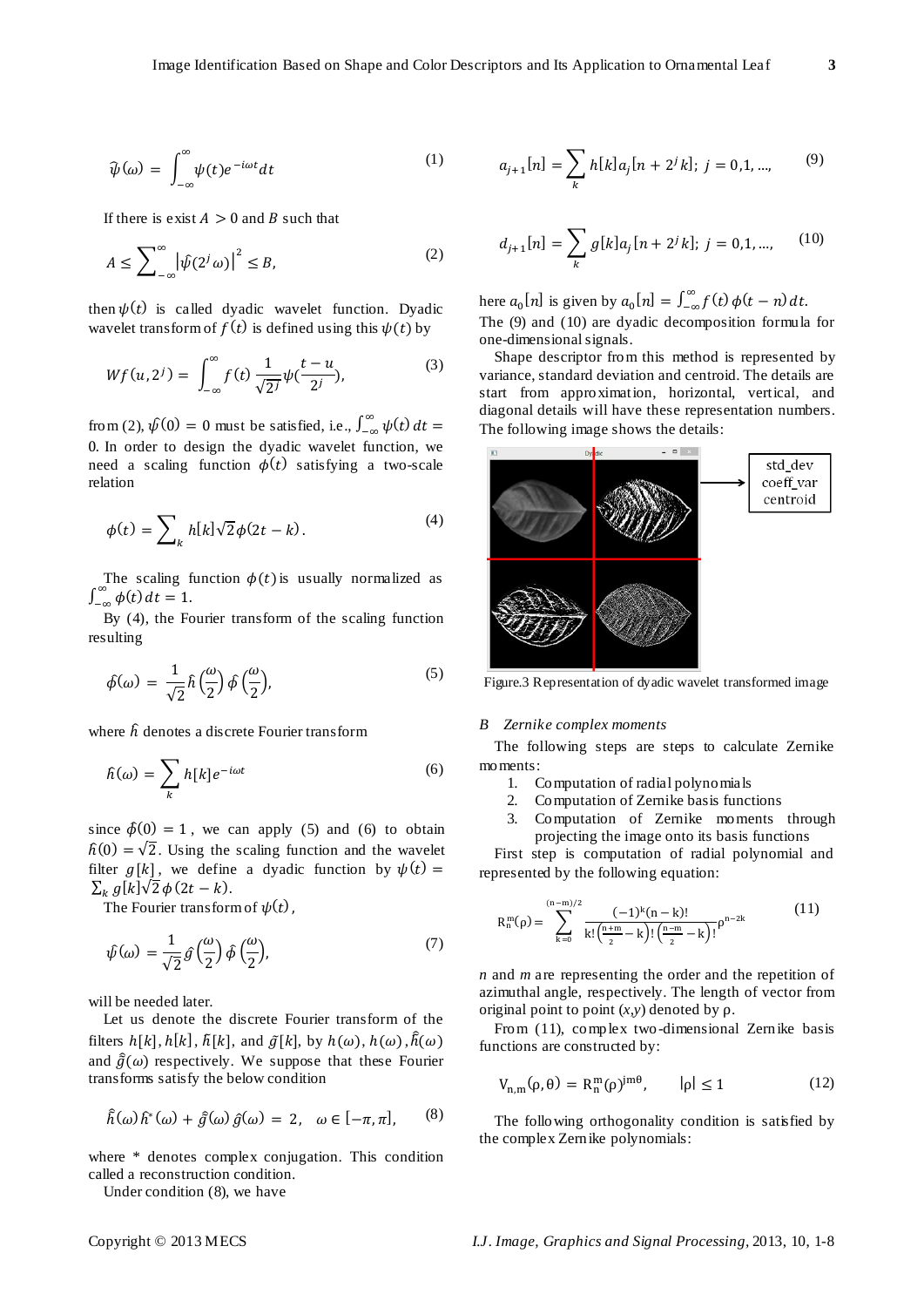$$
\int_0^{2\pi} \int_0^1 V_{n,m}^*(\rho, \theta) V_{p,q}(\rho, \theta) \rho d\rho d\theta
$$
\n
$$
= \begin{cases} \frac{\pi}{n+1} & ; n = p, m = q \\ 0 & ; otherwise \end{cases}
$$
\n(13)

Sign \* denotes complex conjugation. This orthogonality defines no redundancy inter-moments with different order and repetitions.

Here is the definition of the complex Zernike mo ments

$$
Z_{n,m} = \frac{n+1}{\pi} \int_0^{2\pi} \int_0^1 f(\rho, \theta) V_{n,m}^*(\rho, \theta) \rho d\rho d\theta \qquad (14)
$$

Image function,  $f(a, b)$ , for digital images can be replaced by summation operation.

The discrete Zernike moments for image with size N x N is defined as

$$
Z_{n,m} = \frac{n+1}{\lambda_N} \sum_{a=0}^{N-1} \sum_{b=0}^{N-1} f(a, b) V_{n,m}^*(a, b)
$$
  
= 
$$
\frac{n+1}{\lambda_N} \sum_{a=0}^{N-1} \sum_{b=0}^{N-1} f(a, b) R_n^m(\rho_{ab}) e^{-jm\theta_{ab}}
$$
 (15)

Where  $\lambda_N$  is normalization factor and  $0 \le \rho_{ab} \le 1$ . Transformed distance  $\rho_{ab}$  and the phase  $\theta_{ab}$  at the pixel position (a,b) are showed with following equations:

$$
\rho_{ab} = \frac{\sqrt{(2a - N + 1)^2 + (2b - N + 1)}}{N}
$$
 (16)

$$
\theta_{ab} = \tan^{-1} \left( \frac{N - 1 - 2a}{2a - N + 1} \right) \tag{17}
$$

The magnitude of Zernike moments from original image with rotated image will be equal.

This rotation-invariant ability became a reason to propose this method as another shape descriptors. This research only used low-order of Zernike complex moments because of computation inexpensive and not sensitive to the noise [7,15]. The following table shows the proposed low-order Zernike complex moments:

TABLE.2 LOW-ORDER ZERNIKE COMPLEX MOMENTS

| Order n | Iteration m | Number of |  |
|---------|-------------|-----------|--|
|         |             | moments   |  |
|         | .3          |           |  |
|         |             |           |  |
|         | 0,2,4       |           |  |
|         |             |           |  |
|         | 1,3,5       |           |  |
|         |             |           |  |

| 6                   | 0,2,4,6      |   |  |
|---------------------|--------------|---|--|
|                     | 1,3,5,7      |   |  |
| 8                   | 0,2,4,6,8    | 5 |  |
| Q                   | 1,3,5,7,9    | 5 |  |
| 10                  | 0,2,4,6,8,10 | 6 |  |
| Total moments<br>32 |              |   |  |

#### *C HSV-based color histogram*

The general use of color space RGB only defines color using a combination of primary color. Different with RGB, HSV color space defines color similar to how the human eye tends to perceive color. HSV color space is hexacone with center vertical axis is intensity [19]. Hue represents color type, and it consists of red at angle 0, green at  $2\pi/3$ , blue  $4\pi/3$ , and red again at  $2\pi$ . Saturation is depth of color and measured as radial distance from the central axis to the outer surface.

In this research, we are not proposing to use global approach histogram where one whole image is measured by one histogram. We propose to use local approach, which one whole image is separated into 4 parts and measure the histograms. As an illustration, refer to Fig.4.



Figure.4 Local approach color histogram. (a) original image, (b) sliced images, (c) histogram of each slice

# IV. FLOW CHART

The following image is the flowchart of this research.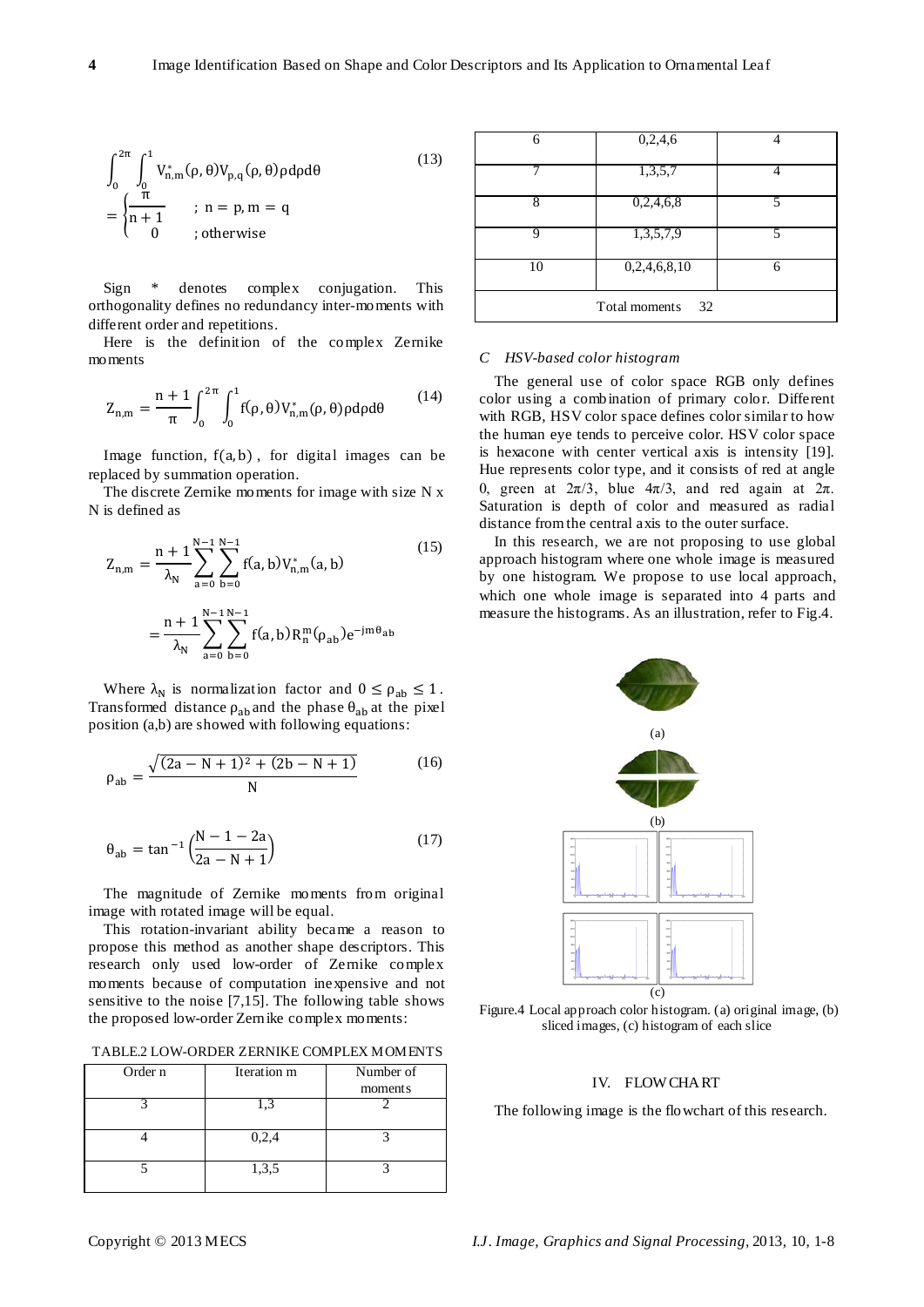

Figure.5 Flowchart of this research

Leaf data set is separated into training and testing sets, respectively. Image is segmented to remove unnecessary background object and obtain the foremost leaf for overlapping image. Next step is feature extraction using three methods. First, dyadic wavelet transformation, second is Zernike complex moment, both are as shape descriptors, and last is HSV-based color histogram. The data classification that extracted from these methods is classified utilizing SVM classifier. The classification process is involving two corresponding methods, classification towards the training set, and classification towards the testing set, respectively.

### V. CLASSIFICATION

## *A SVM classifier*

SVM is a powerful tool for data classification. The indicators are the easiness to apply and impose Structural Risk Minimization (SRM). SRM made the SVM has strong ability in generalization of data. Its function is to minimize an upper bound on the expected risk. In principle, SVM learns to obtain optimal boundary with maximum margin that able to separate set of objects with different class of membership.

In order to achieve the maximum margin classifier, we have two options. Hard margin and soft margin are the options that totally depend on linearity of the data. Hard margin SVM is applicable to a linearly separable data set. However, often the data is not linearly separable. Soft margin SVM emerged as its solution [16,17]. The optimization problem for the soft margin SVM presented as below:

$$
\min_{\substack{w,\xi,b \ 2}} \frac{1}{2} ||w||^2 + C \sum_{i=1}^n \xi_i
$$
\n
$$
\text{subject to: } y_i (w^T x_i + b) - 1 + \xi_i \ge 0, \quad \xi_i \qquad (18)
$$
\n
$$
\ge 0.
$$

where  $w$ ,  $C$ ,  $\xi$ ,  $b$  are the weight vectors, the penalty of misclassification or margin errors, the margin error, the bias, respectively.

In (18) can lead us to an efficient kernel method approach. A kernel method is an algorithm that depends on the data only through kernel function, which computes a dot product in some possibly high dimensional data. Using the function  $\phi$  training vector, the input space  $x$  is mapped into higher dimensional space.  $K(x_i, x_j) = \phi(x_i)^T \phi(x_j)$  is called kernel function. The degree of the polynomial kernel can control the flexibility of resulting classifier [17]. It will be appropriate with this research when we classify 8 classes of leaf. Polynomial kernel is shown in equation (19).

$$
K(x_i, x_j) = (\gamma x_i^T x_j + r)^d, \gamma > 0.
$$
 (19)

Where  $\gamma$ ,  $r$ ,  $d$  are kernel parameters, and  $i$ ,  $j$  denote  $i^{tn}$ ,  $j^{tn}$  vector in data set.

In this research, we propose to use Sequential Minimal Optimization (SMO). SMO act as efficient solver of the optimization problem in the training of support vector machines. SMO also solves the problems analytically by way of breaks the problems into a series of smallest possible problems.

#### *B Various test aspects*

In relation to measure the performance comprehensively, we are involving various test aspects. These aspects covered rotation, scaling, translation, lighting and perspective aspects. The following image is showed for visualization purpose:

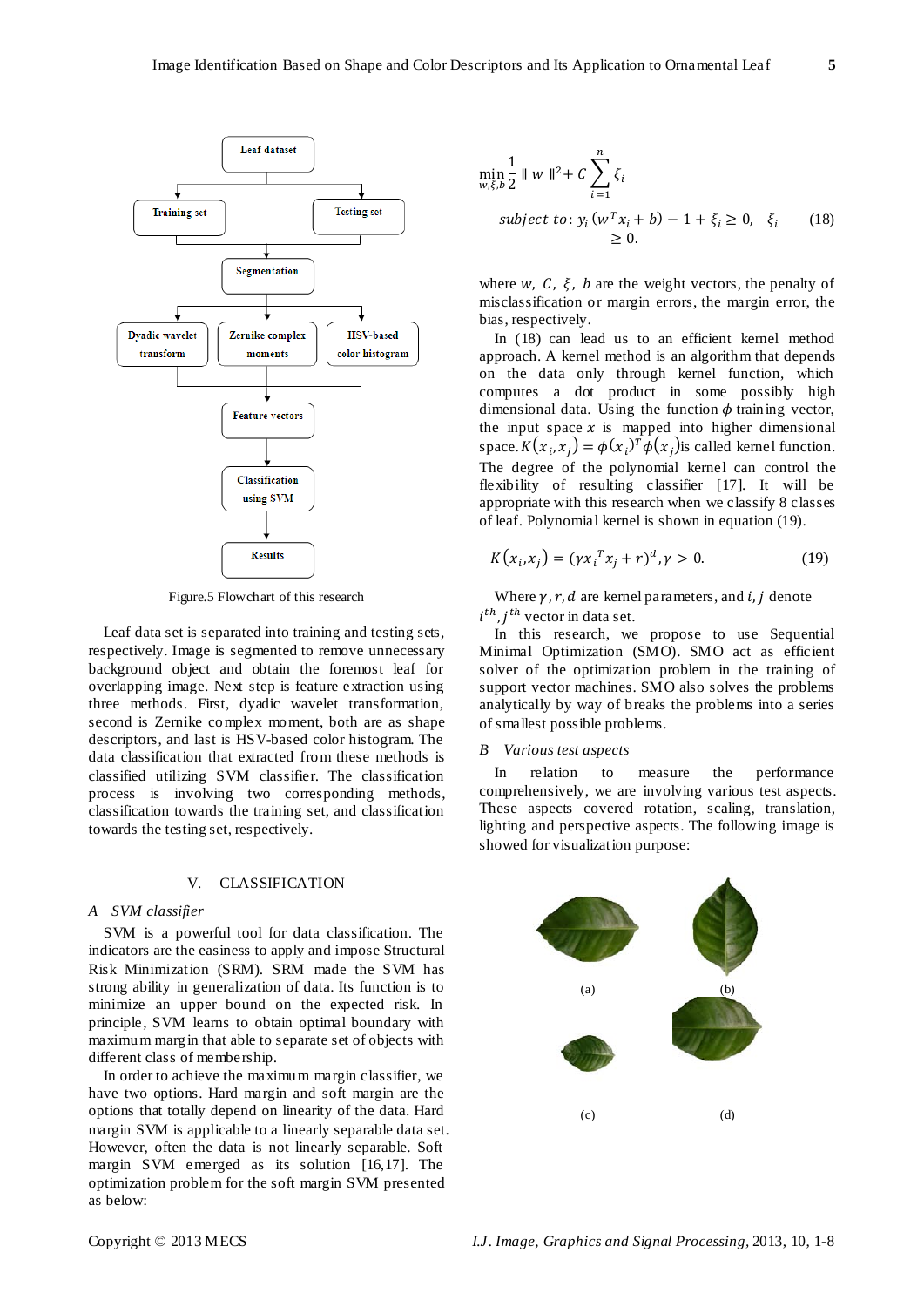

Figure.6 Various test aspects. (a) original image, (b) rotated, (c) scaled, (d) translated, (e) lighting changed, (f) perspective changed.

## VI. EXPERIMENT AND RESULT

## *A Segmentation results*

Here are steps of segmentation for this data set:

- 1. Create structuring element with the anchor point is the middle of the image
- 2. Do a erosion operation to obtain 2 separated marker for next step
- 3. Choose the biggest eroded shape as a target
- 4. Set the markers; the biggest shape as foreground and smaller shape as background.
- 5. Do a watershed segmentation using above markers
- 6. Single foremost leaf is obtained



Figure.7 Segmentation results using Watershed method. Left images are original overlapping leaves and right images is segmented single leaf

There are limitations of segmentation using this method. In this research, the position of anchor point is set manually which made this method cannot solve full arbitrary overlapped regions. The other is the number of overlapping leaves must be equal with two. However, through this method a real life problem such as segmentation besides of above points can be properly solved.

#### *B Classification performances*

# *1) Decomposition level selection of dyadic wavelet transform*

Selection of best decomposition level for this leaf image data set is based on three test data set. Original data set consists of leaf images without any changes, rotation data set consists of leaf images with rotation changes, and translation data set consists of leaf images with translation changes.

| Data set    | level 1 | level 2 | level 3 |
|-------------|---------|---------|---------|
| Original    | 94.79   | 95.83   | 94.79   |
| Rotation    | 92.59   | 85.19   | 88.89   |
| Translation | 100.00  | 100.00  | 100.00  |
| Average     | 95.79   | 93.67   | 94.56   |

TABLE.3 CLASSIFICATION FOR LEVEL SELECTION PURPOSE (IN PERCENT)

Level denotes decomposition level, and from the experiments were obtained that decomposition level 1 was the suitable level. This level will be used for further classification measurement. Besides the level, the table.3 has shown that Dyadic wavelet transformation is translation-invariant.

## *2) Overall performances*

Color distribution inside the data set is only limited to green. In this research, we only use a small number of bins. Hue and saturation bins were 4 bins and 6 bins. Therefore, one histogram has 24 bins and one whole image has 96 bins as a representation of color descriptor.

| I ADLEA CONTRIDUTION FROM COMBINATION OF EVERT DESCRIFTOR (IN FERCENT) |                    |                  |                 |                             |
|------------------------------------------------------------------------|--------------------|------------------|-----------------|-----------------------------|
| Method                                                                 | $Dyadic + Zernike$ | $Dyadic + Histo$ | Zernike + Histo | Dyadic + Zernike +<br>Histo |
| Training set $+$ test set                                              |                    | 52.3             | 81.25           | 93.75                       |

TABLE.4 CONTRIBUTION FROM COMBINATION OF EVERY DESCRIPTOR (IN PERCENT)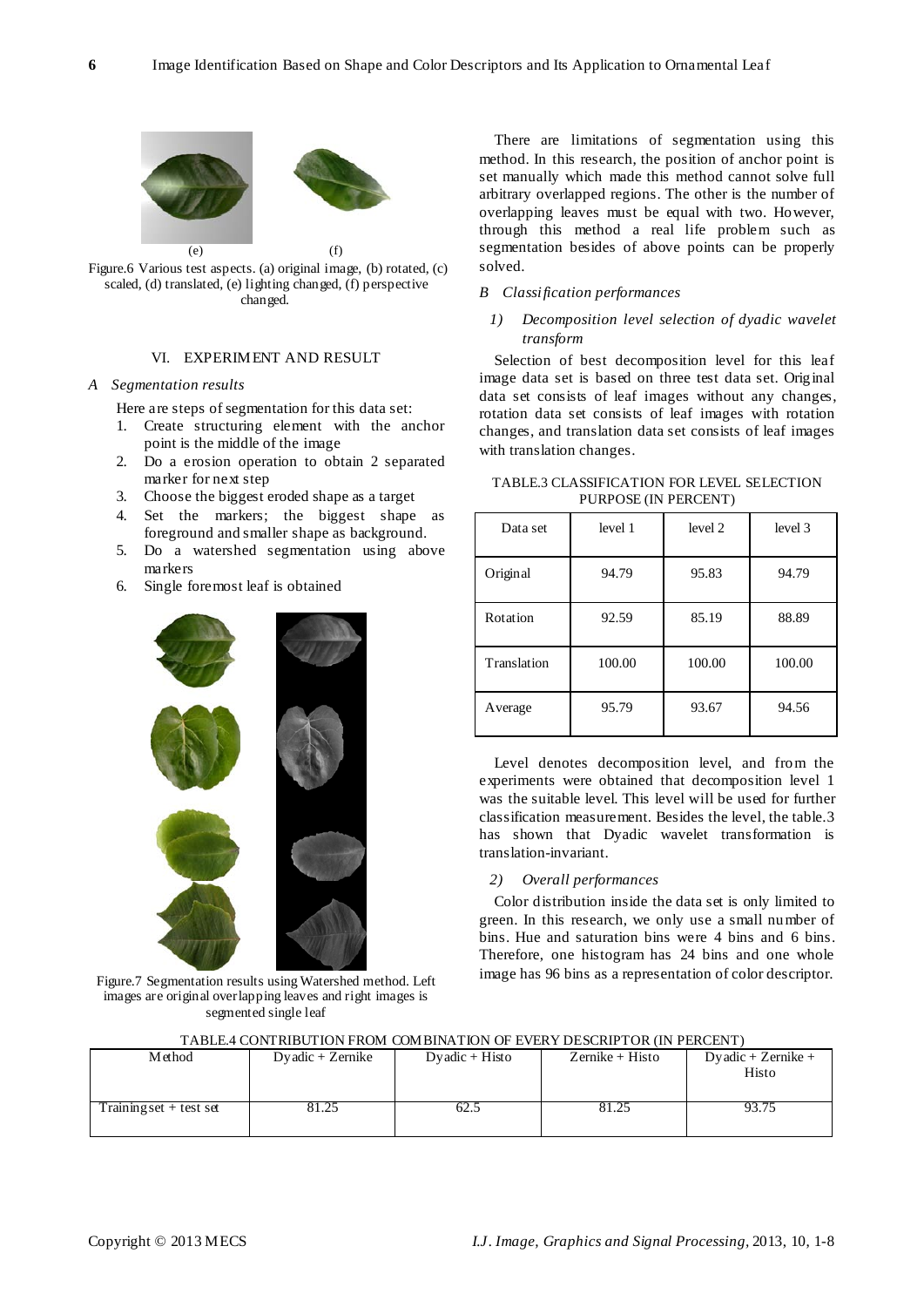| Method              | Rotation, Translation,<br>Scaling $(1)$ | $(1)$ +Lighting<br>changed $(2)$ | $(1)$ +Perspective<br>changed $(3)$ | Combination<br>$(1+2+3)$ | Average |
|---------------------|-----------------------------------------|----------------------------------|-------------------------------------|--------------------------|---------|
| Training<br>set (a) | 100                                     | 100                              | 100                                 | 100                      | 100     |
| $(a)+Test$<br>set   | 93.75                                   | 75                               | 87.5                                | 70.83                    | 81.77   |

TABLE.5 CLASSIFICATION PERFORMANCES TOWARD TEST ASPECTS (IN PERCENT)

The number of training and testing sets for the experiments were 13 images and 2 images, respectively. Table.4 is presented as comparison for contribution from every combination of descriptors. Dyadic, Zernike, and Histo denote dyadic wavelet transformation, Zernike complex moments, and HSV-based color histogram, respectively. The best performance was gained from the combination of shape and color descriptors.

As shown in table.5, this system was able to identify the data of the entire training sets and created a proper model showed by number 100% of all training set field. The cooperation from shape descriptors that represented by Dyadic wavelet transformation and Zernike complex moments was resulting excellent results in the rotation, translation and scaling data set indicating by 93.75% of supplied test-set result. The changes in perspective view of two-dimensional projection plan were affected only to differentiation of the shape itself. Moreover, SVM classifier also gave a positive contribution separated the data through their polynomial kernel function.

Different with the other aspects, in the lighting aspect, although we found that color descriptor plays an important role as a representation of a leaf image, dominant part of the shape is being distorted because of this change. This issue could not properly be solved by this system. However, the overall results of previously mentioned test aspects were fine.

## VII. CONCLUSION

It is found that combination between shape descriptors from Dyadic wavelet transformation and Zernike complex moments that emphasis on scaling, translation and rotation-invariant were resulting fine results. Because coupled with HSV-based color descriptor, this system could solve lighting invariance problem, though the result was not perfect. Future works from this current research are development of lifting scheme of Dyadic wavelet transformation, for the sake of easiness of calculation and memory efficient reasons, implements fast Zernike moments computation in connection with the recursive calculation of radial polynomial, and find another proper method to overcome arbitrary lighting change problems.

# REFERENCES

- [1] IUCN 2012. Numbers of threatened species by major groups of organisms (1996–2012). <http://www.iucnredlist.org/documents/summaryst atistics/2012\_2\_RL\_Stats\_Table\_1.pdf >. Downloaded on 21 June 2013.
- [2] Chapman A. D. Numbers of Living Species in Australia and the World. Australian Government, Department of the Environment, Water, Heritage, and the Arts. Canberra, Australia, 2009.
- [3] Zhang D., Lu G. Review of shape representation and description techniques. Pattern Recognition, 2004, vol.37, 1-19.
- [4] Abdukirim T., Nijima K., Takano S. Lifting dyadic wavelets for denoising. Proceedings of the Third International Workshop on Spectral Methods and Multirate Signal Processing (SMMSP), 2003, 147- 154.
- [5] Minamoto T., Tsuruta K., Fujii S. Edge-preserving image denoising method based on dyadic lifting schemes. IPSJ Transactions on Computer Vision and Applications, 2010, vol. 2, 48-58.
- [6] Mallat S. A wavelet tour of signal processing. Academic Press. 1998.
- [7] Tahmasbi A., Saki F., Shokouhi S. B. Classification of benign and malignant masses based on zernike moments. Computers in Biology and Medicine, 2011, vol. 41, 726–735.
- [8] S.K. Hwang, W.Y. Kim, A novel approach to the fast computation of Zernike moments, Pattern Recognition, 2006, vol.39, 2065–2076.
- [9] Ch. Y. Wee1, R. Paramesran, F. Takeda. Fast computation of zernike moments for rice sorting system. Proceedings of the IEEE, International Conference on Image Processing (ICIP), 2007, pp. VI-165–VI-168.
- [10] B. Fu, J. Liu, X. Fan, Y. Quan. A hybrid algorithm of fast and accurate computing zernike moments. Proceedings of the IEEE, International Conference on Fuzzy Systems and Knowledge Discovery (FSKD), 2007, pp. 268–272.
- [11] Park Jinkyu, Hwang Eenjun, Nam Yunyoung. Utilizing venation features for efficient leaf image retrieval. The Journal of System and Software, 2008, Vol.81, 71-82.
- [12] Du Jin-Xiang, Wang Xiao-Feng, Zhang Guo-Jun. Leaf Shape based plant species recognition.